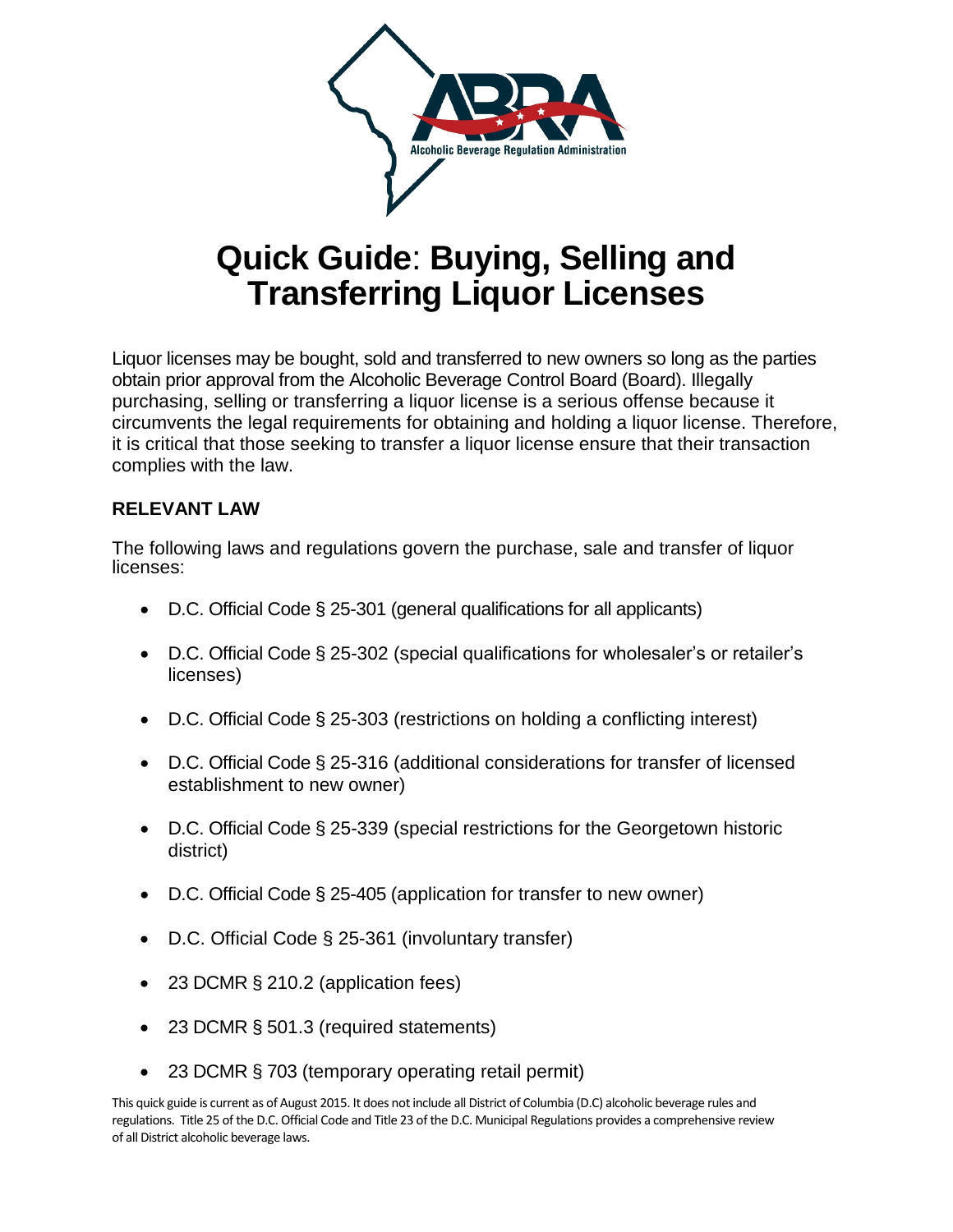## **TRANSFER OF OWNERSHIP APPLICATION**

A license holder and purchaser cannot complete the sale or transfer of a license without the approval of the Board. In order to obtain approval, the purchaser must file an [ABC](http://abra.dc.gov/node/668482)  [License Application](http://abra.dc.gov/node/668482) with ABRA for a transfer of the license. The parties may then complete the sale or transfer if the Board approves the application.

#### **EXCEPTIONS**

The following transactions do not require the filing and approval of an application:

- (1) Transfer to an individual of less than 50 percent of the legal or beneficial ownership of the:
	- a) Licensed establishment, or
	- b) Entity owning or controlling the licensed establishment.
- (2) A change in stock ownership or partnership interest of less than 50 percent within any 12-month period.

Licensees should be aware that although some transactions may not require the filing of a transfer of ownership application, changes in corporate officers, directors, partners, managing members, or owners often require the submission of [the proper application](http://abra.dc.gov/node/671242) in accordance with 23 DCMR § 601.

## **TEMPORARY OPERATING RETAIL PERMIT**

A new owner that seeks to operate a licensed establishment before the transfer is approved must obtain a Temporary Operating Retail Permit (TORP) from the Board.

A new owner may request a TORP from the Board by submitting a letter that includes the following:

- (1) Name, license number, and address of the establishment being transferred;
- (2) Name of the person or entity requesting the TORP;
- (3) Request for temporary operating authority while the transfer is pending and a sworn affidavit showing compliance with the following:
	- a. The transfer will not result in a substantial change to the establishment, as described in D.C. Official Code § 25-762;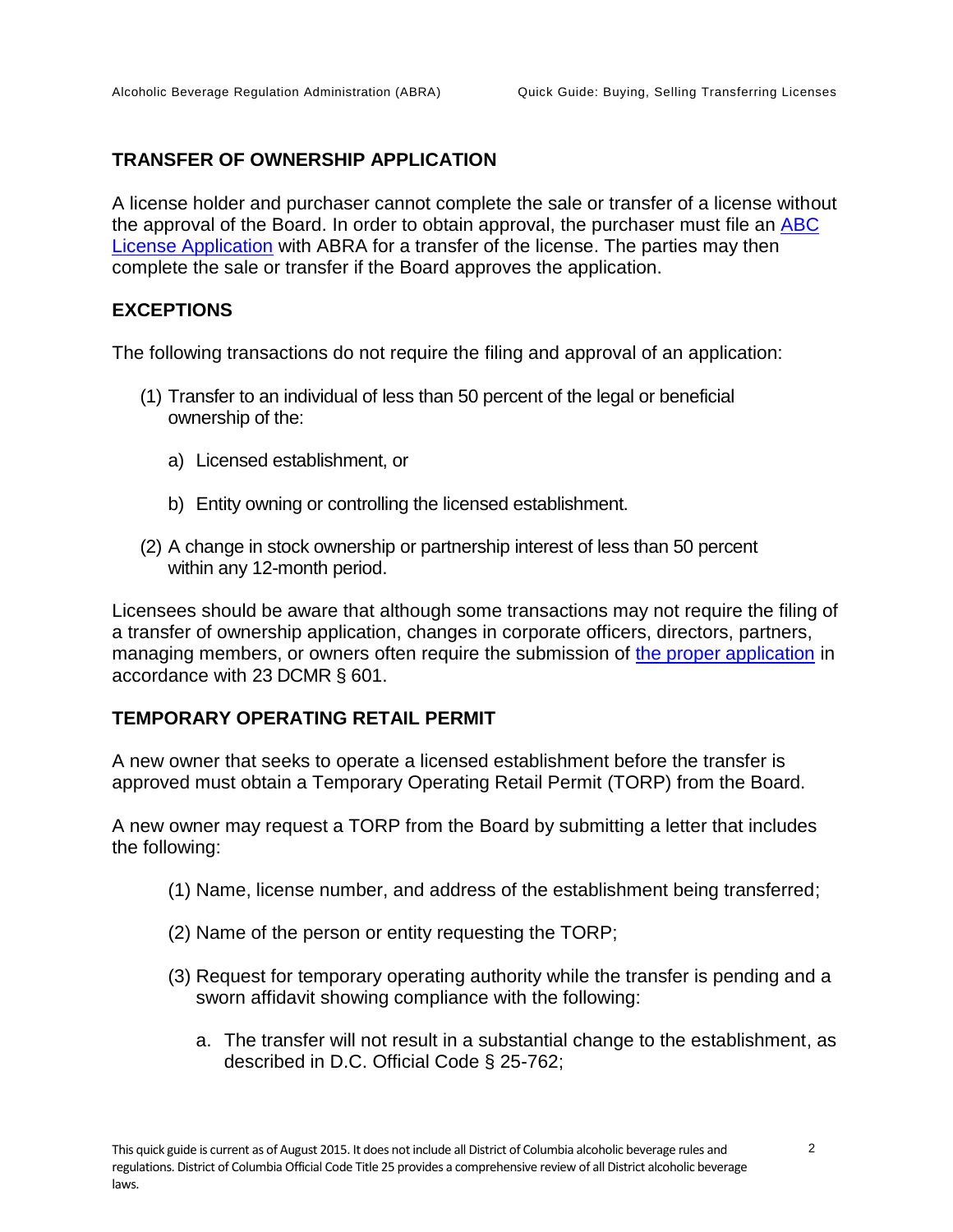- b. The TORP is filed with or after the submission of a transfer application; and
- c. The licensed establishment must not have discontinued operations or the sale or service of alcoholic beverages within the 30 days prior to the submission of the TORP.

#### **INVOLUNTARY TRANSFER**

An involuntary transfer allows a party to seize a liquor license without the permission of the license holder and without notice. A party seeking an involuntary transfer must submit a written request to the Board that provides the following information:

- (1) The reason for the involuntary transfer, which is limited to:
	- a. A marshal's sale;
	- b. A trustee's sale under foreclosure of a chattel deed of trust;
	- c. A trustee's or receiver's sale in bankruptcy proceedings;
	- d. Any other sale conducted upon the order of a court of competent jurisdiction;
	- e. A sale under Article 9 of the Uniform Commercial Code;
	- f. Upon the death of an individual who is a licensee or who has a stock ownership or partnership interest of 50 percent or more in the licensed business; or
	- g. A tax sale under Chapter 13 or 13A of Title 47.
- (2) An affidavit indicating that no substantial change, as described in D.C. Official Code § 25-762, will occur. If a substantial change will occur before the expiration of the license, then the party should also file a request for a substantial change with the Board.
- (3) Supporting documents issued by the authority ordering the transfer (e.g., court order, writ of fieri facias, death certificate).

#### **ARTICLE 9 TRANSFER**

An applicant requesting a transfer under the authority of Article 9 of the Uniform Commercial Code must submit a transfer statement that complies with D.C. Official Code § 28:9-619 (Transfer of record or legal title). The transfer statement must contain the following information: